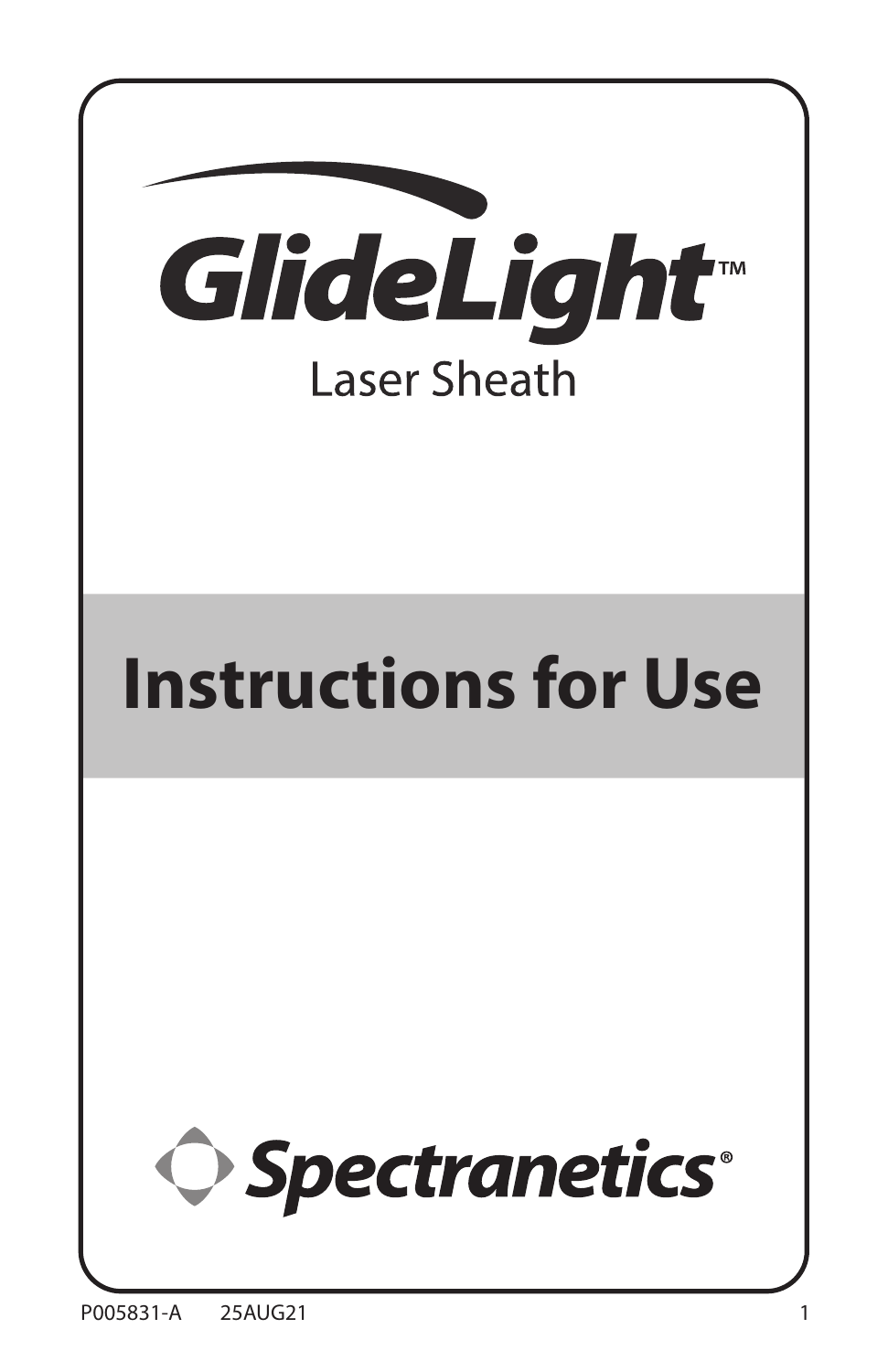|  |  | ◯ Spectranetics <sup>•</sup> GlideLight <sup>™</sup> Laser Sheath Instructions for Use |
|--|--|----------------------------------------------------------------------------------------|
|--|--|----------------------------------------------------------------------------------------|

### **Table of Contents**

| 1.  |  |
|-----|--|
| 2.  |  |
| 3.  |  |
| 4.  |  |
| 5.  |  |
| 6.  |  |
| 7.  |  |
| 8.  |  |
| 9.  |  |
| 10. |  |
| 11. |  |
| 12. |  |
| 13. |  |

### **Caution: Federal (USA) law restricts this device to sale by or on the order of a physician with appropriate training.**

#### **1. Description**

GlideLight Laser Sheath is similar in construction to the SLS® II Laser Sheath family of products with the addition of 80Hz maximum repetition rate capability. The 80Hz maximum repetition rate capability is designed to improve ease-of-use by reducing advancement force through tissue during laser photoablation. After calibration, GlideLight Laser Sheath defaults to 80Hz repetition rate.

The Laser Sheath Kit includes a 12F, 14F, or 16F Laser Sheath, two Outer Sheaths, and a Fish Tape. The Laser Sheath is an intra-operative device used to free a chronically implanted pacing or defibrillator lead.

The Laser Sheath consists of optical fibers arranged in a circle, sandwiched between inner and outer polymer tubing. The fibers terminate at the distal end within a polished tip and at the proximal end within the coupler that mates with the excimer laser system. At the distal tip, the fibers are protected by inner and outer stainless steel bands, which form a radiopaque marker. The inner lumen of the device is designed to allow a pacing lead to pass through it, as the device slides over the lead towards the tip of the lead in the heart.

The Laser Sheath is designed for use only with the Spectranetics CVX-300® Excimer Laser System or the Philips Laser System. The multifiber Laser Sheaths transmit ultraviolet energy from the laser system to the tissue at the distal tip of the device. When the laser fires, a small amount of the tissue is ablated, thereby freeing the lead from overgrowth in a controllable fashion.

The Laser Sheath is used in conjunction with conventional lead extraction tools (e.g., locking stylets, outer sheaths).

The Spectranetics Outer Sheath is a 43 cm long single-lumen tubing designed to fit over the Laser Sheath. The tube is cut at a 45-degree angle on one end and the edges are beveled on both ends. The Outer Sheath is used during the extraction procedure as an introducer and to support and align the Laser Sheath. It is used as a conduit to remove the Laser Sheath with the extracted lead and can be used as a conduit to implant a new lead.

The Fish Tape is an accessory to assist in the loading of the Laser Sheath over an implanted lead. The Fish Tape is a stainless steel mandrel with a wire loop handle on one end and a closed wire hook on the other end.

#### **2. Indications For Use**

The Laser Sheath is intended for use as an adjunct to conventional lead extraction tools in patients suitable for transvenous removal of chronically implanted pacing or defibrillator leads constructed with silicone or polyurethane outer insulation.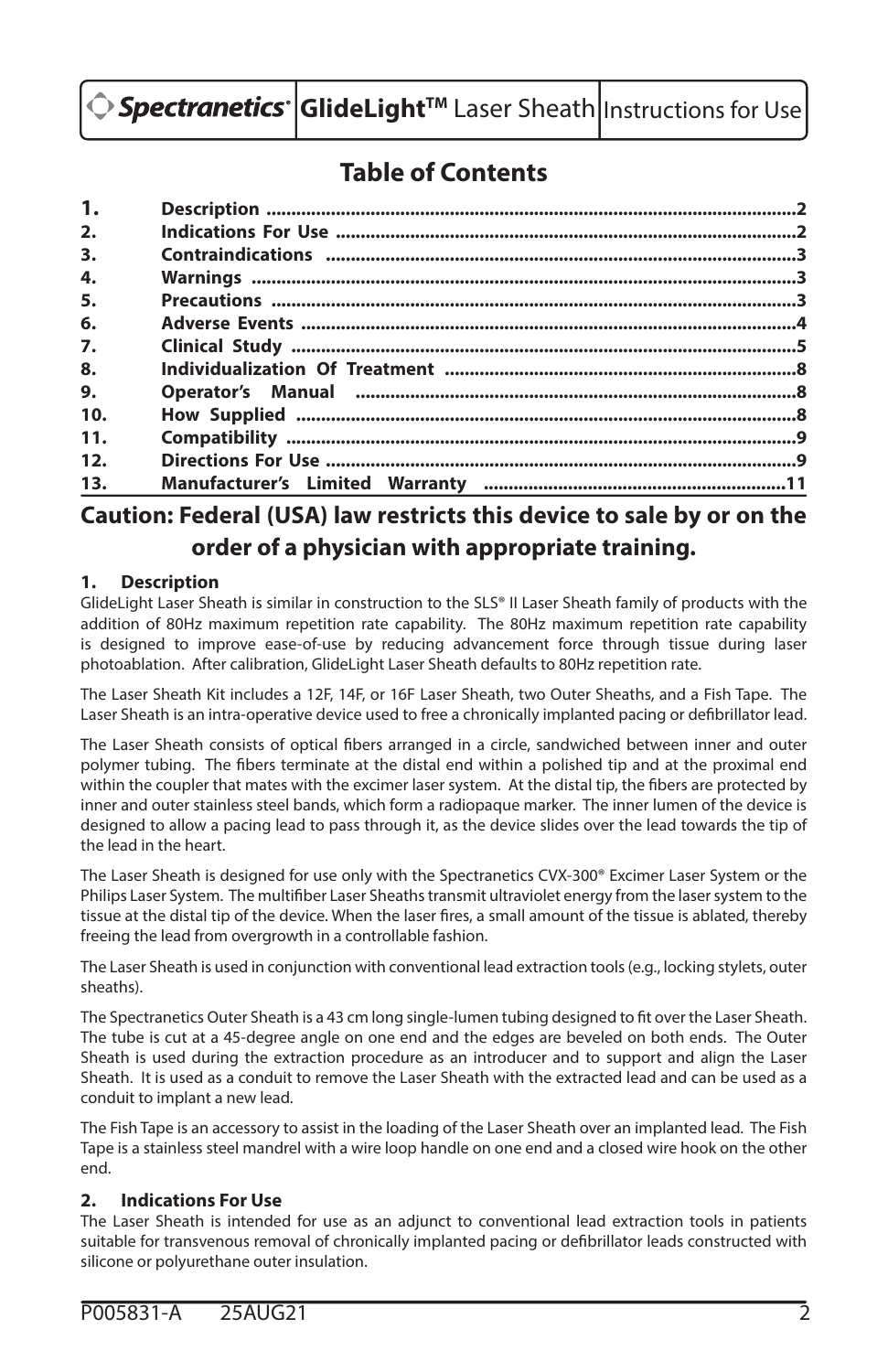#### **3. Contraindications**

Use of the Laser Sheath is contraindicated:

- When emergency thoracotomy with cardiopulmonary bypass cannot be performed immediately in the event of a life threatening complication;
- When fluoroscopy is not available;
- In patients in whom superior venous approach cannot be used;
- When the proximal end of the pacing lead is not accessible to the operator;
- When the lead will not fit into the inner lumen of the Laser Sheath.

#### **4. Warnings**

Do not attempt to operate the Laser Sheath without the availability of conventional lead extraction tools.

Lead removal devices should be used only at institutions with emergency cardiac surgical capabilities and complication prevention and management protocols in place and routinely practiced. The recommendations for lead management of the Heart Rhythm Society<sup>1</sup> (HRS) and European Heart Rhythm Association<sup>2</sup> (EHRA) are strongly suggested.

The majority of adverse events observed in post market surveillance have involved the proximal coil of dual coil ICD leads in the SVC. Therefore, particular care must be taken when removing these leads. In addition, as with all extractions, a risk to benefit assessment for the removal of these leads should be considered for each patient.

The Laser Sheath should be used only by physicians who are experienced in pacing lead removal techniques using telescoping dilator sheaths.

The laser system should be used only by physicians who have received adequate training (See Section 12.3).

Protective glasses are required when the laser is in use. Avoid eye or skin exposure to direct or scattered radiation. Refer to exposure label on the laser system.

Do not insert more than one Laser Sheath or Outer Sheath into a vein at a time. Severe vessel damage, including venous wall laceration requiring surgical repair, may occur.

Do not place the outer sheath tip at the SVC-atrial junction as it may damage this delicate area during subsequent procedures, e.g., moving the outer sheath, implanting a new lead.

Maintain appropriate traction on the lead being extracted during advancement of the Laser Sheath or outer sheath.

When marked calcification that moves with the lead to be extracted is seen on fluoroscopy, particularly in the atrium, the availability of immediate surgical assistance is paramount if a problem presents itself as a result of the extraction procedure. Also, an indication for thoracotomy removal of the lead(s) should be considered.

Do not advance the Laser Sheath any closer than 1 cm from the lead tip. Do not lase at the myocardium to free the lead tip.

This device is designated for use solely as a component of the Spectranetics CVX-300® Excimer Laser System or the Philips Laser System.

Adequate instructions for the safe installation of the Spectranetics CVX-300® Excimer Laser System and the Philips Laser System are provided in servicing information provided by Spectranetics and should be followed.

#### **5. Precautions**

Thoroughly review the package insert for conventional lead extraction tools before attempting to use the Laser Sheath.

**<sup>1</sup> Wilkoff B.L., et al. Transvenous Lead Extraction: Heart Rhythm Society Expert Consensus on Facilities, Training, Indications, and Patient Management. Heart Rhythm. July 2009.**

**<sup>2</sup> Deharo J.C., et al. Pathways for training and accreditation for transvenous lead extraction: a European Heart Rhythm Association position paper. Europace (2012) 14, 124-134.**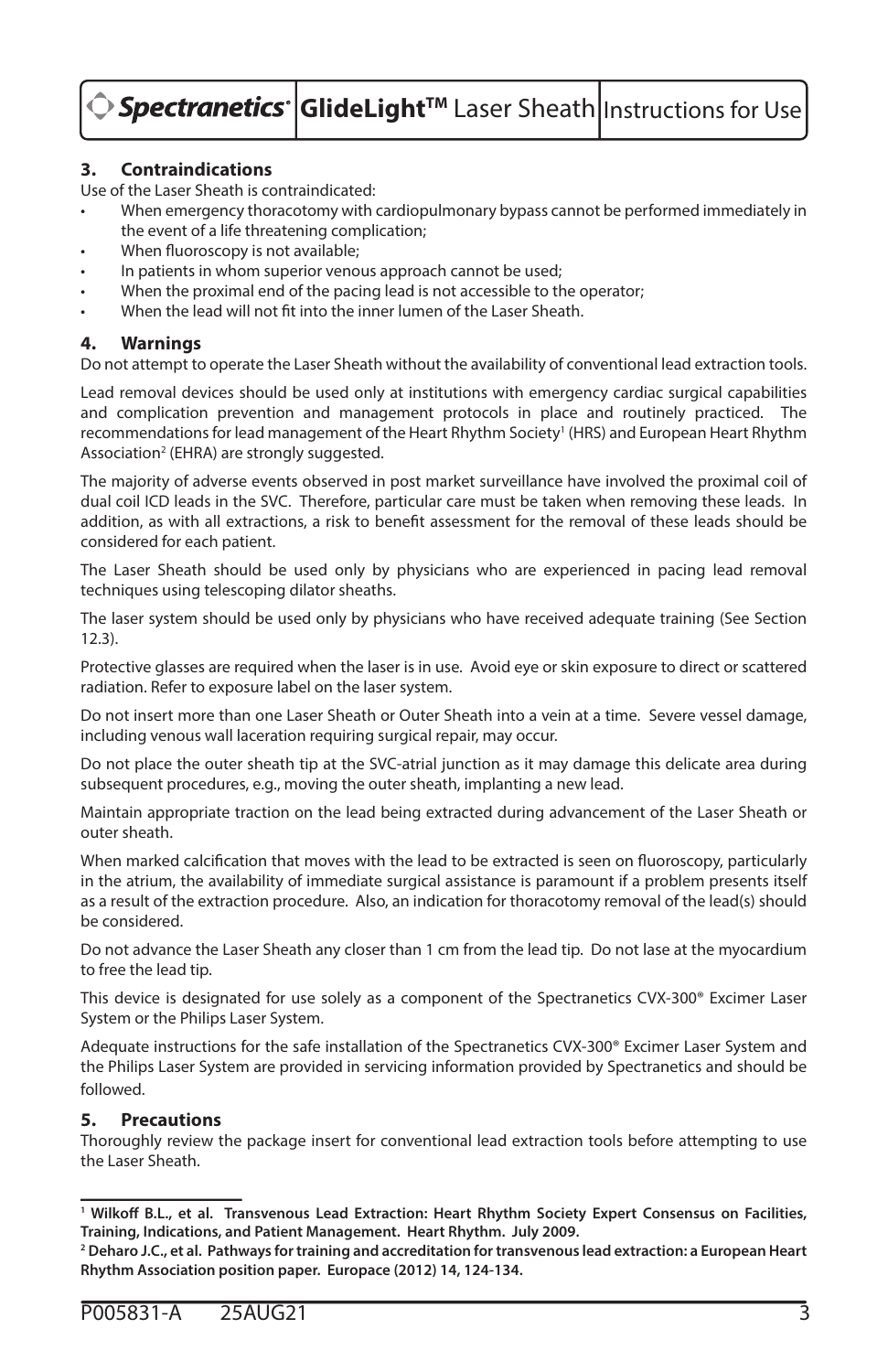## **> Spectranetics**\* GlideLight™ Laser Sheath Instructions for Use

#### **For single use only.** Do not resterilize and/or reuse.

Do not resterilize or reuse this device, as these actions can compromise device performance or increase the risk of cross-contamination due to inappropriate reprocessing.

Reuse of this single use device could lead to serious patient injury or death and voids manufacturer warranties.

Do not use the Laser Sheath:

- If the tamper-evident seal is broken;
- If the Laser Sheath has been damaged.

When the Laser Sheath is in the body, it should be manipulated only under fluoroscopic observation with radiographic equipment that provides high quality images.

Approximately half the forward advancement force is needed to progress with 80 Hz operation at the same rate as with 40 Hz operation. The recommended advancement rate is 1 mm per second.

#### **6. Adverse Events**

All devices used to evaluate lead removal in these clinical studies were the SLS, which used a maximum repetition rate of 40Hz. No clinical data has been collected using the GlideLight Laser Sheath, which operates using a maximum repetition rate of 80Hz. Therefore, complication rates presented in Tables 1 and 2 below are reflective of the complication rates observed with the use of the 40Hz Laser Sheath model (SLS).

#### **6.1. Observed Adverse Events**

Adverse events observed for the 12F, 14F, and 16F Laser Sheaths in clinical studies are reported in Tables 1 and 2 below. Table 1 reports adverse event information from the 301-patient randomized study of lead removal with the 12F Device (LASER) and conventional lead extraction tools (Non-LASER). Table 2 reports adverse event information from a 180-patient registry study of lead removal with the 14F and 16F devices. Adverse event rates for the 12F device from the randomized study is included in Table 2 for comparison to the larger devices.

#### **Table 1. Acute Complications and Complications at 1-month**

All Randomized Patients (n=301) Laser Device: 12F

|                                  | LASER $(N=153)$ |         | Non-LASER (N=148) |         | <b>TOTAL (N=301)</b> |      |
|----------------------------------|-----------------|---------|-------------------|---------|----------------------|------|
| <b>Complications - Acute</b>     | n               | $\%$    | n                 | $\%$    | n                    | $\%$ |
| Perioperative Death              |                 | 0.7%    | $\Omega$          | 0       |                      | 0.3% |
| Hemopericardium tamponade        | $\overline{2}$  | 1.3%    | $\Omega$          | 0       | $\overline{2}$       | 0.7% |
| Hemothorax                       |                 | 0.7%    | $\Omega$          | 0       |                      | 0.3% |
| <b>Complications - One Month</b> | LASER $(N=145)$ |         | Non-LASER (N=140) |         | <b>TOTAL (N=285)</b> |      |
| Death                            | $\overline{2}$  | 1.4%    |                   | 0.7%    | 3                    | 1.1% |
| Complications – any              | 4               | 2.8%    | 3                 | 2.1%    |                      | 2.5% |
| Pain at cut-down site            |                 | 0.7%    | $\Omega$          | $0.0\%$ |                      | 0.4% |
| Arm swelling                     |                 | 0.7%    |                   | $0.7\%$ | $\overline{2}$       | 0.7% |
| Infection                        |                 | 0.7%    |                   | 0.7%    | $\overline{2}$       | 0.7% |
| SVC thrombosis                   | $\Omega$        | $0.0\%$ | 1                 | 0.7%    |                      | 0.4% |
| Tricuspid regurgitation          |                 | 0.7%    | 0                 | $0.0\%$ |                      | 0.4% |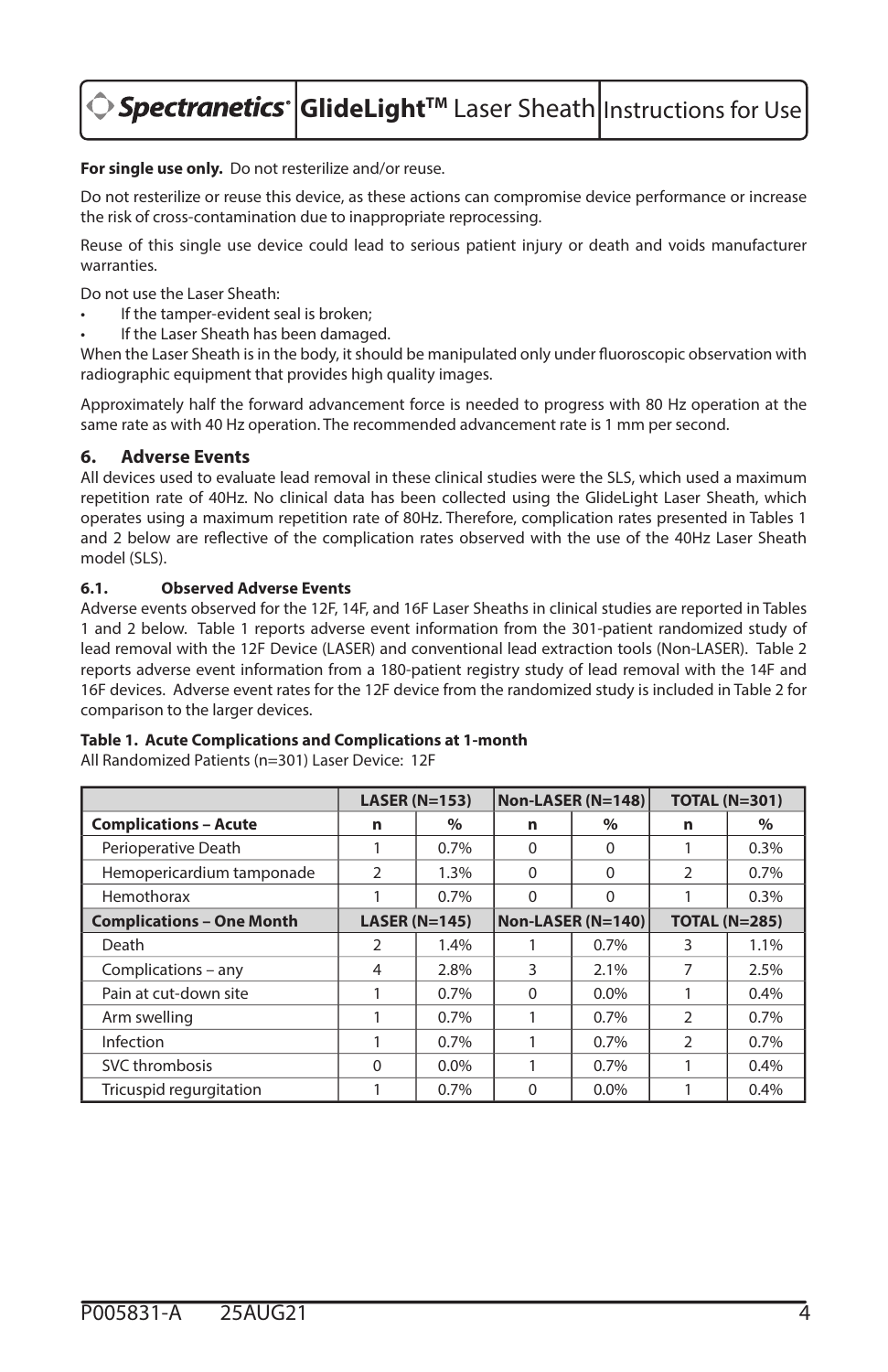#### **Table 2. Acute Complications and Complications at 1-month**

Laser-Treated Patients: 14F, 16F, and 12F Devices

|                                  |                | 14F (N=97) |          | $16F (N=83)$ |                | $12F(N=153)$ | TOTAL (N=333)  |                      |
|----------------------------------|----------------|------------|----------|--------------|----------------|--------------|----------------|----------------------|
| <b>Complications - Acute</b>     | n              | $\%$       | n        | $\%$         | n              | $\%$         | n              | $\%$                 |
| Perioperative Death              | $\overline{2}$ | 2.1%       | 1        | 1.2%         |                | 0.7%         | 4              | 1.2%                 |
| Hemopericardium tamponade        | 3              | 3.1%       | 3        | 3.6%         | $\mathfrak{D}$ | 1.3%         | 8              | 2.4%                 |
| Hemothorax                       | $\Omega$       | 0%         | $\Omega$ | $0\%$        |                | 0.7%         |                | 0.3%                 |
| Perforation                      | $\Omega$       | 0%         | 1        | 1.2%         | $\Omega$       | $0\%$        | 1              | 0.3%                 |
| Other                            | 1              | 1.0%       | 1        | 1.2%         | $\Omega$       | 0%           | $\overline{2}$ | 0.6%                 |
|                                  |                | 14F (N=78) |          | $16F(N=72)$  |                | $12F(N=145)$ |                | <b>TOTAL (N=295)</b> |
| <b>Complications - One Month</b> | n              | $\%$       | n        | $\%$         | n              | $\%$         | n              | $\%$                 |
| Death                            | 1              | 1.3%       | $\Omega$ | 0%           | 2              | 1.4%         | 3              | 1.0%                 |
| Complications - any              | 2              | 2.6%       | $\Omega$ | 0%           | 4              | 2.8%         | 6              | 2.0%                 |
| Pain at cut-down site            | $\Omega$       | 0%         | $\Omega$ | 0%           |                | 0.7%         | 1              | 0.3%                 |
| Arm swelling                     | 1              | 1.3%       | $\Omega$ | $0\%$        |                | 0.7%         | 2              | 0.7%                 |
| Infection                        | $\Omega$       | 0%         | $\Omega$ | 0%           |                | 0.7%         | 1              | 0.3%                 |
| Tricuspid regurgitation          | $\Omega$       | 0%         | $\Omega$ | 0%           |                | $0.7\%$      | 1              | 0.3%                 |
| Phlebitis                        | 1              | 1.3%       | $\Omega$ | $0\%$        | $\Omega$       | $0\%$        | 1              | 0.3%                 |

#### **6.2 Potential Adverse Events**

The following adverse events or conditions may also occur during lead extraction with the Laser Sheath, but were not observed during the clinical study (listed in alphabetical order):

- bacteremia
- low cardiac output
- migration of lead fragments
- migration of vegetation
- myocardial avulsion / perforation
- premature ventricular contractions
- pulmonary embolism
- stroke
- venous avulsion / perforation
- ventricular tachycardia

#### **7. Clinical Study**

All devices used to evaluate lead removal in these clinical studies were the SLS, which used a maximum repetition rate of 40Hz. No clinical data has been collected using the GlideLight Laser Sheath, which operates using a maximum repetition rate of 80Hz. Therefore, effectiveness and safety data presented in Tables 3, 4 and 5 below are reflective of the data obtained with the use of the 40Hz Laser Sheath model (SLS). Additionally, the Laser Sheaths in these studies were used with the CVX-300® Excimer Laser System. The Philips Laser System provides the same output and operates at the same parameters as the CVX-300<sup>®</sup> Excimer Laser System; therefore, no new clinical data has been collected for the Laser Sheath with the Philips Laser System.

#### **7.1 Randomized Trial**

**Purpose:** The use of standard tools (NonLASER) only (locking stylets, polymer and stainless steel sheaths, grips, snares, etc.) to explant chronically implanted pacing and defibrillator leads was compared to standard tools plus the 12F Laser Sheath (LASER). The primary effectiveness measure was the proportion of complete extractions (per lead basis). The primary safety measure was complication rate (per patient basis).

**Methods:** Patients with mandatory or necessary indications for lead removal and with the targeted lead implanted at least one year prior were randomized into the LASER or NonLASER groups in nine US centers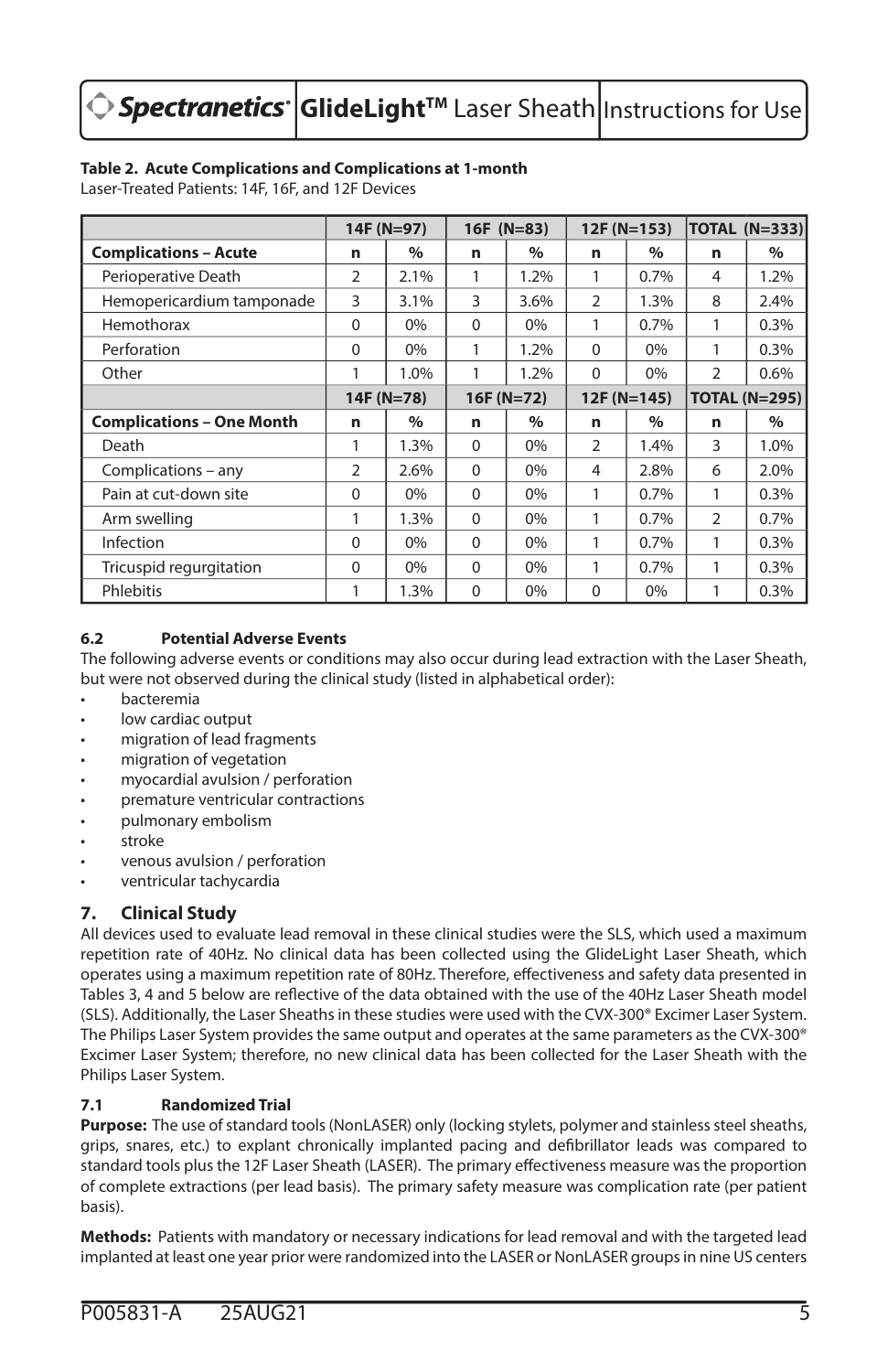# **> Spectranetics` GlideLight™** Laser Sheath Instructions for Use

between 11/95 and 10/96. The primary endpoint was reached if the lead was completely explanted. If the lead fractured, leaving the tip and possibly a portion of the conductor in the patient, the removal was judged a "partial success." The extraction was judged a procedural failure if any of five events occurred: change to femoral or transatrial approach, failure to gain venous entry, failure of sheaths to pass a binding site, lead breakage, or onset of complication. A crossover from NonLASER tools to laser tools was allowed after failure. Crossover patients were analyzed separately. Procedure time, defined as wall-clock time from the moment sheaths were applied until an endpoint was reached, was also recorded.

**Description of Patients:** 365 patients were enrolled. Five patients were found to meet exclusion criteria after enrollment and were disqualified from the study before any treatment was administered; thus 360 patients were treated. 59 nonrandomized patients were enrolled for investigator training. The remaining 301 patients (with 465 leads) presented with mandatory or necessary indications for lead removal. Mean patient age was 65 years (range 4 to 94) with 36% females and mean implant duration of 67 months (range 1 to 286). Patient characteristics were similar between the two randomized groups.

#### **Results:**

#### **Table 3. Principal Effectiveness and Safety Results**

Laser vs. Non-Laser

| <b>Effectiveness: Leads</b>     |                       |                   | Laser                 |                       |                | <b>Non-Laser</b>        |                             |                              | <b>Difference In</b>           |
|---------------------------------|-----------------------|-------------------|-----------------------|-----------------------|----------------|-------------------------|-----------------------------|------------------------------|--------------------------------|
| $\tilde{}$                      | N                     | Complete          | Partial               | <b>Failure</b>        | N              | Complete                | Partial                     | <b>Failure</b>               | <b>Failure</b><br>$[95%$ CI]   |
| Of First Treatment              | 244                   | 230<br>$(94.3\%)$ | 6<br>(2.4%)           | 8<br>(3.3%)           | 221            | 142<br>$(64.2\%)$       | 4<br>$(1.9\%)$              | 75<br>$(33.9\%)$             | $-29.8%$ *<br>$[-23\%, -36\%]$ |
| Of Crossover Treatment          | $\tilde{\phantom{a}}$ | $\tilde{}$        | $\tilde{}$            | $\tilde{\phantom{a}}$ | 72             | 63<br>(87.5%)           | 3<br>$(4.2\%)$              | 6<br>$(8.3\%)$               |                                |
| Of Final Treatment              | 244                   | 230<br>$(94.3\%)$ | 6<br>$(2.4\%)$        | 8<br>(3.3%)           | 221            | 205<br>$(92.8\%)$       | $\overline{7}$<br>$(3.1\%)$ | $\mathsf{Q}$<br>$(4.1\%)$    | $-0.8%$<br>$[-2.8\%, 4.2\%]$   |
| Total Proc. Time                | 244                   | 11.2              | l+13.9 minl           | $\tilde{\phantom{a}}$ | 221            | 14.2                    | $+21.6$ min                 | $\tilde{}$                   | $-3.05*$<br>$[-3.12,-2.97]$    |
| <b>Safety Results: Patients</b> | <b>N</b> <sup>a</sup> |                   | Laser                 |                       | N <sub>b</sub> | <b>Non-Laser</b>        |                             |                              | <b>Difference</b>              |
| <b>Acute Complications</b>      | 218                   |                   | 3 (1.4%) [0.3%, 4.0%] |                       | 83             | $0(0.0\%)$ [0.0%, 4.4%] |                             | 1.4%<br>$[-0.2\%, 2.9\%]$    |                                |
| Complications 1mo.              | 218                   |                   | 6 (2.8%) [1.0%, 5.9%] |                       | 83             | 1 (1.2%) [0.0%, 6.5%]   |                             | 1.5%<br>$[-1.7\%, 4.7\%]$    |                                |
| Death, perioperative            | 218                   |                   | 1 (0.5%) [0.0%, 2.5%] |                       | 83             | $0(0.0\%)$ [0.0%, 4.4%] |                             | 0.5%<br>$[-0.3\%, 1.1\%]$    |                                |
| Death 1mo.                      | 218                   |                   | 2 (0.9%) [0.1%, 3.3%] |                       | 83             | 1 (1.2%) [0.0%, 6.5%]   |                             | $-0.3%$<br>$[-3.0\%, 2.4\%]$ |                                |

Total Proc. Time (mean ± s.d.) = procedure time for First Treatment + time for Crossover Treatment (if any) CI = Confidence intervals via binomial approximation (Effectiveness) or exact binomial method (Safety) \* = difference statistically significant (p < 0.001) by Chi-Square with continuity correction, or t-test

a includes patients randomized to LASER plus Crossover patients

**b** includes patients randomized to NonLASER less Crossover patients

Difference = LASER-NonLASER; SEM = sqrt(p1\*q1/n1 + p2\*q2/n2); 95% CI = Diff  $\pm$  1.96\*SEM

#### **7.2 Registry Trial**

**Purpose:** Registry usage of the 14F and 16F Laser Sheaths to explant chronically implanted pacing and defibrillator leads was compared to the outcomes of the 12F Laser Sheath randomized study. Primary effectiveness measure was the proportion of complete extractions (per lead). The primary safety measure was complication rate (per patient).

**Methods:** Patients with mandatory or necessary indications for lead removal and with the targeted lead implanted at least one year prior were treated at 32 US centers between 6/97 and 2/98. The primary endpoint was reached if the lead was completely explanted. If the lead fractured, leaving the tip and possibly a portion of the conductor in the patient, the removal was judged a "partial success." The extraction was judged a procedural failure if any of four events occurred: change to femoral or transatrial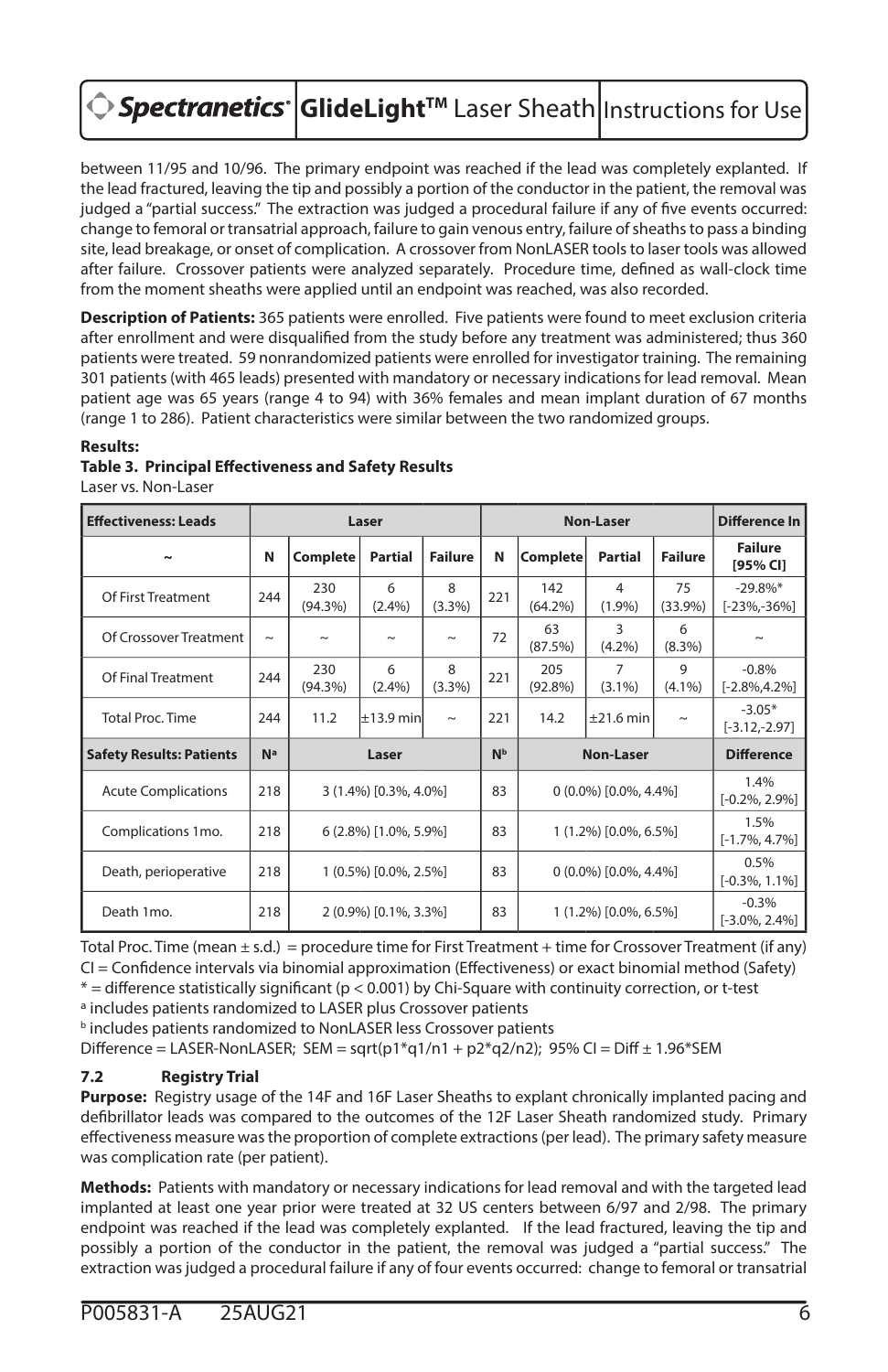## **D** Spectranetics | GlideLight™ Laser Sheath |Instructions for Use

approach, failure to gain venous entry, failure of sheaths to pass a binding site, or onset of complication. Procedure time, defined as wall-clock time from the moment sheaths were applied until an endpoint was reached, was also recorded.

**Description of Patients:** 180 registry patients were enrolled and treated (97 for 14F, 83 for 16F). Mean patient age for the 14F group was 69 years (range 13 to 86) with 57% males; this did not differ significantly from the 12F randomized group. Implant duration of leads treated with the 14F device was significantly longer than the control group (85  $\pm$  50 months vs. 65  $\pm$  42 months). For the 16F group mean patient age was 62 years (range 9 to 85) with 77% males; these values were also not significantly different from the control group. Implant duration of leads treated with the 16F device was  $68 \pm 60$  months and was not significantly different from the control group.

#### **Results:**

|                             |     | <b>14F</b>      |                  |                            |                              |
|-----------------------------|-----|-----------------|------------------|----------------------------|------------------------------|
| <b>Effectiveness: Leads</b> | N   | Complete        | Partial          | <b>Failure</b>             |                              |
| Outcome                     | 164 | 142 (88.6%)     | 12 (7.3%)        | 10 (6.1%)                  |                              |
| <b>Safety: Patients</b>     | N   | <b>Observed</b> |                  | <b>Confidence Interval</b> |                              |
| <b>Acute Complications</b>  | 97  | $4(4.1\%)$      |                  | $[0.2\%, 8.1\%]$           |                              |
| Complications, 1mo.         | 78  | $2(2.6\%)$      |                  | $[0.0\%, 6.1\%]$           |                              |
| Death, perioperative        | 97  | $2(2.1\%)$      |                  | $[0.0\%, 4.9\%]$           |                              |
| Death, 1 mo.                | 78  | $1(1.3\%)$      |                  | $[0.0\%, 3.8\%]$           |                              |
|                             |     | 12F             |                  |                            | <b>Difference in Failure</b> |
| <b>Effectiveness: Leads</b> | N   | Complete        | Partial          | <b>Failure</b>             | [95% CI]                     |
| Outcome                     | 244 | 230 (94.3%)     | $6(2.5\%)$       | $8(3.3\%)$                 | 2.8% [-1.5%, 7.1%]           |
| <b>Safety: Patients</b>     | N   | <b>Observed</b> |                  | <b>Confidence Internal</b> | Difference [95% CI]          |
| <b>Acute Complications</b>  | 218 | $3(1.4\%)$      | $[0.3\%, 4.0\%]$ |                            | 2.7% [-2.2%, 7.7%]           |
| Complications, 1 mo.        | 218 | $6(2.8\%)$      | $[1.0\%, 5.9\%]$ | 1.6% [-2.1%5.3%]           |                              |
| Death, perioperative        | 218 | $1(0.5\%)$      | $[0.0\%, 2.5\%]$ | 1.6% [-2.1%, 5.3%]         |                              |
| Death, 1 mo.                | 218 | $2(0.9\%)$      |                  | $[0.1\%, 3.3\%]$           | 0.4% [-3.3%, 4.0%]           |

#### **Table 4. Principal Effectiveness and Safety Results**  14F vs. 12F

#### **Table 5. Principal Effectiveness and Safety Results**

16F vs. 12F

| <b>Effectiveness: Leads</b> | N   | Complete        | Partial          | <b>Failure</b>             |                              |
|-----------------------------|-----|-----------------|------------------|----------------------------|------------------------------|
| Outcome                     | 97  | 86 (88.7%)      | $2(2.1\%)$       | $9(9.3\%)$                 |                              |
| <b>Safety: Patients</b>     | N   | <b>Observed</b> |                  | <b>Confidence Interval</b> |                              |
| <b>Acute Complications</b>  | 83  | $5(6.0\%)$      |                  | $[0.9\%, 11.1\%]$          |                              |
| Complications, 1mo.         | 72  | $0(0.0\%)$      |                  | $[0.0\%, 0.0\%]$           |                              |
| Death, perioperative        | 83  | $1(1.2\%)$      |                  | $[0.0\%, 3.6\%]$           |                              |
| Death, 1 mo.                | 72  | $0(0.0\%)$      | $[0.0\%, 0.0\%]$ |                            |                              |
|                             |     | 12F             |                  |                            | <b>Difference in Failure</b> |
| <b>Effectiveness: Leads</b> | N   | Complete        | Partial          | <b>Failure</b>             | [95% CI]                     |
| Outcome                     | 244 | 230 (94.3%)     | 6(2.5%)          | $8(3.3\%)$                 | 6.0% [-2.0%, 12.2%]          |
| <b>Safety: Patients</b>     | N   | <b>Observed</b> |                  | <b>Confidence Internal</b> | Difference [95% CI]          |
| <b>Acute Complications</b>  | 218 | $3(1.4\%)$      | $[0.3\%, 4.0\%]$ |                            | 4.6% [-1.5%, 10.8%]          |
| Complications, 1 mo.        | 218 | $6(2.8\%)$      | $[1.0\%, 5.9\%]$ |                            | $-2.8\%$ [ $-5.8\%$ , 0.3%]  |
| Death, perioperative        | 218 | $1(0.5\%)$      | $[0.0\%, 2.5\%]$ |                            | $0.7\%$ [-2.6%, 4.1%]        |
| Death, 1 mo.                | 218 | $2(0.9\%)$      |                  | $[0.1\%, 3.3\%]$           | $-0.9\%$ [ $-3.1\%$ , 1.3%   |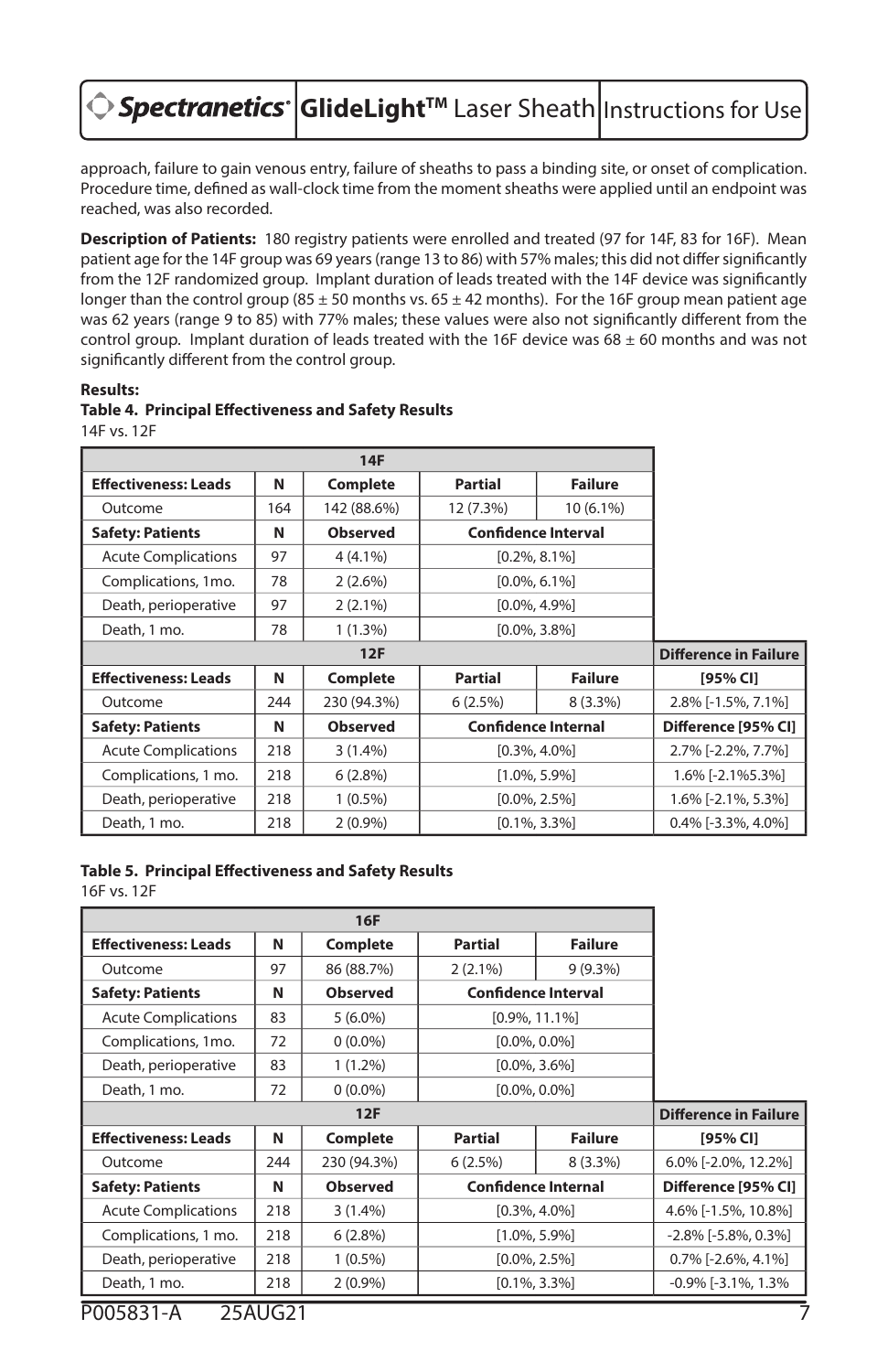|  | <b>○ Spectranetics GlideLight</b> ™ Laser Sheath Instructions for Use |  |
|--|-----------------------------------------------------------------------|--|
|--|-----------------------------------------------------------------------|--|

#### **8. Individualization Of Treatment**

Weigh the relative risks and benefits of intravascular catheter/lead removal procedures in cases when:

- Dual coil ICD leads are being removed;
- The lead to be removed has a sharp bend or evidence of fracture;
- The lead shows evidence of insulation disintegration raising the concern of pulmonary embolism;
- Vegetations are attached directly to the lead body.

When an outer sheath, used in conjunction with the Laser Sheath during the lead extraction procedure, is left in place once the Laser Sheath and lead are removed from the patient, the outer sheath may then be used as a conduit for a guidewire to facilitate the implantation of a new lead.

The outer sheath tip should be either (a) fully into the atrium, or (b) retracted into the brachiocephalic vein. Placing the outer sheath tip at the SVC-atrial junction risks damage to this delicate area during subsequent procedures, such as moving the outer sheath or implanting a new lead and is thus not recommended.

It is vital that appropriate traction be maintained on the lead being extracted both during laser assisted and standard extraction attempts. If appropriate levels of traction cannot be maintained on the lead in order to offset the counter-pressures that distort the lead body, then changing to an alternative extraction methodology such as the femoral approach would be indicated.

When marked calcification that moves with the lead to be extracted is seen on fluoroscopy, particularly in the atrium, the availability of immediate surgical assistance is paramount if a problem presents itself because of the extraction procedure. Also, an indication for thoracotomy removal of the lead(s) should be considered.

The safety and effectiveness of the Laser Sheath has not been established for the following:

- Patients with recent history of pulmonary embolus
- Laser sheath advancement into the coronary sinus

#### **9. Operator's Manual**

#### **Energy Parameters**

The devices described in this document can be operated within the following energy ranges on the CVX-300® or the Philips Laser System:

| <b>Device</b> | Fluence (mJ) | Repetition Rate (Hz) |
|---------------|--------------|----------------------|
| 1つに           | $30 - 60$    | 25-80                |
| 14F           | $30 - 60$    | 25-80                |
| 16F           | $30 - 60$    | 25-80                |

Default energy settings following calibration: 60 Fluence, 80 Hz.

Following calibration, fluence and repetition rate are adjustable throughout the above ranges at the physician's discretion.

Version 3.X18 or higher software for the CVX-300®, and version 1.0 (b5.0.3) or higher software for the Philips Laser System, is necessary to operate this device. CVX-300®'s with V3.7XX software will limit the repetition rate to 40Hz.

The laser system will allow these devices to operate for a period of 10 seconds, after which a 5 second wait will be imposed before lasing can resume.

#### **10. How Supplied**

#### **10.1 Sterilization**

**For single use only**. Do not re-sterilize and/or reuse.

The Laser Sheaths are supplied sterile. Sterility is guaranteed only if the package is unopened and undamaged.

#### **10.2 Inspection Prior To Use**

Before use, visually inspect the sterile package to ensure that seals have not been broken. All equipment to be used for the procedure, including the Laser Sheath, should be examined carefully for defects. Examine the Laser Sheath for bends, kinks or other damage. Do not use if it is damaged.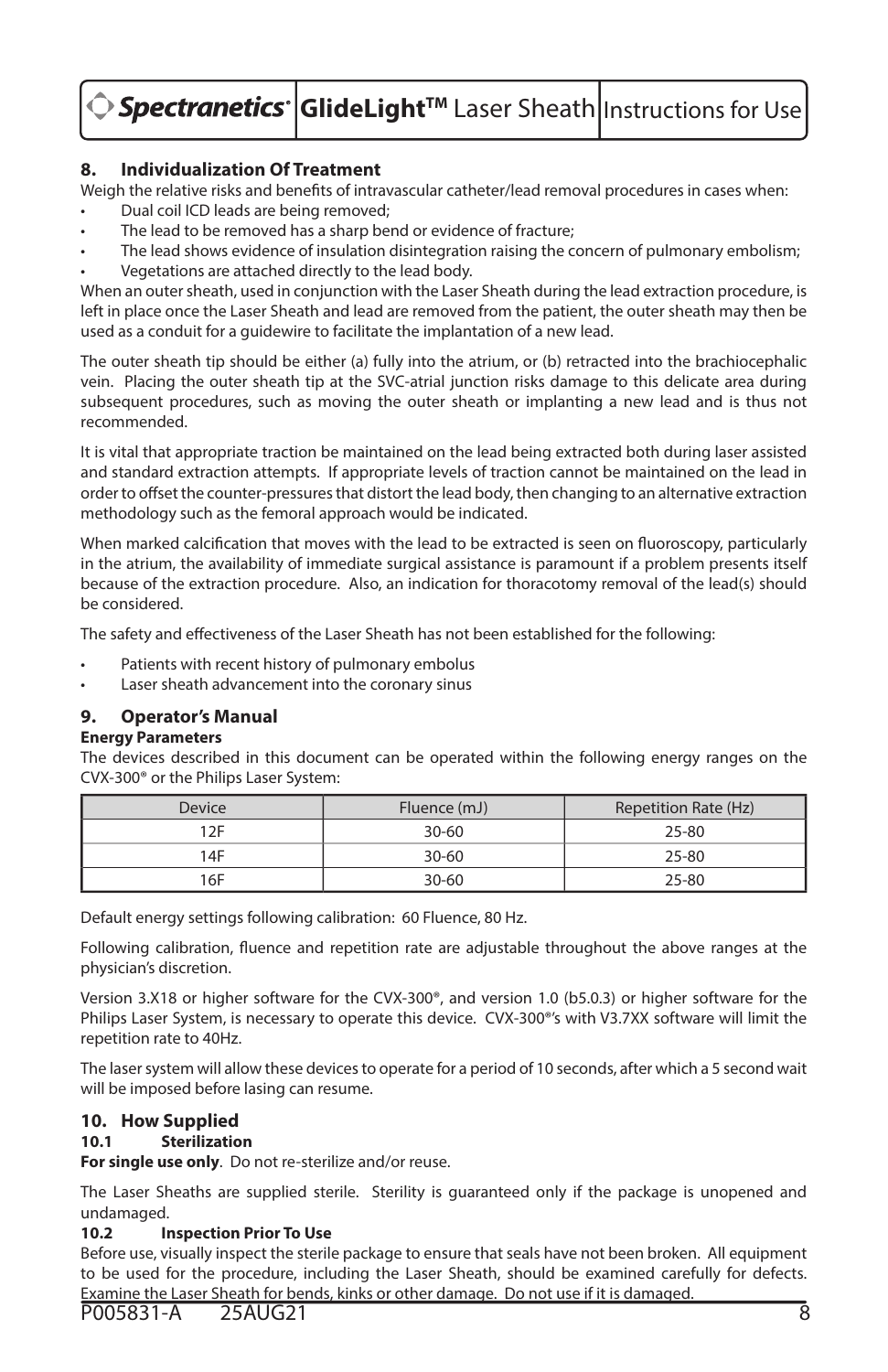#### **11. Compatibility**

#### **Compatibility Of Laser Sheath And Pacemaker/Icd Lead**

The table below shows the dimensional compatibility between the Laser Sheath, the Pacemaker/ICD Lead to be removed and the Outer Sheath. It is vital that the physician determines the maximum outside diameter (OD) of the lead before extraction with the Laser Sheath is attempted. This information should be obtained from the lead manufacturer.

| $ID = Inside Diameter$<br>$OD = Outside Diameter$ | <b>12F Laser Sheath</b> | <b>14F Laser Sheath</b> | <b>16F Laser Sheath</b> |  |
|---------------------------------------------------|-------------------------|-------------------------|-------------------------|--|
| Model #                                           | 500-301                 | 500-302                 | 500-303                 |  |
| Minimum Tip ID, in. / F /mm                       | 0.109 / 8.3 / 2.8       | 0.134 / 10.2 / 3.4      | 0.164 / 12.5 / 4.2      |  |
| Maximum Tip OD, in. / F / mm                      | 0.164 / 12.5 / 4.2      | 0.192 / 14.7 / 4.9      | 0.225 / 17.2 / 5.7      |  |
| Lead: Maximum OD, F / mm                          | 7.5/2.5                 | 9.5 / 3.2               | 11.5 / 3.8              |  |
| Outer Sheath: Minimum ID, F/mm                    | 13/4.3                  | 15.5 / 5.2              | 18.2 / 6.1              |  |

#### **12. Directions For Use**

#### **12.1 Procedure Set Up**

#### **Laser Sheath Preparations:**

- 1. Using sterile technique, open the sterile package. Remove the packaging wedges from the tray and gently lift the device from the tray while supporting the proximal coupler.
- 2. Connect the proximal end of the device to the connector on the laser system.
- 3. Calibrate the Laser Sheath following the instructions in the "Operational Modes" section of the CVX-300® Operator's Manual (7030-0035 or 7030-0068) or the "Screen Guided Workflow" section of the Philips Laser System Operator's Manual (P018730).

#### **Patient Preparations:**

- 1. Obtain a thorough patient history, including patient blood type. Appropriate blood products should be readily available.
- 2. Ascertain the manufacturer, model number and implant date of the catheter/lead to be removed. Perform radiographic/echocardiographic evaluation of catheter/lead condition, type and position.
- 3. Use a procedure room that has high quality fluoroscopy, pacing equipment, defibrillator, and thoracotomy and pericardiocentesis trays.
- 4. Prep and drape the patient's chest for possible thoracotomy; prep and drape the patient's groin for a possible femoral approach extraction procedure.
- 5. Establish back-up pacing as needed.
- 6. Have available additional Laser Sheaths, Outer Sheaths, locking stylets, stylets to unscrew active fixation leads, snares (femoral workstation) and any other accessory equipment deemed necessary.

#### **12.2 Clinical Technique**

- 1. Patients prepared for lead extractions are prepared for multiple approaches, including an emergency cardiac surgical procedure. Preparations may include: general endotracheal anesthesia or conscious sedation, shave and preparation of both the chest and groin areas, ECG monitoring, insertion of an arterial line and a Foley catheter, presence of instruments for pacing and defibrillation, an electrosurgical unit, and a sternal saw for emergencies.
- 2. A temporary pacing lead is inserted in all patients needing a pacemaker. An exception is made for patients with an implanted permanent pacemaker whose leads are not to be extracted.
- 3. Fluoroscopy will be used to monitor all transvenous maneuvers.
- 4. Expose the proximal end of the lead and sever any suture holding the anchoring sleeve suture. Debride overgrowth from the lead as required to expose the venous entry site. Sever the lead terminal pin and remove the anchoring sleeve.
- 5. For active fixation leads, unscrew the lead helix.
- 6. Sever the lead terminal pin connector and remove the anchoring sleeve.
- 7. Insert and lock a locking stylet or Lead Locking Device into the lead as distal as possible and deploy the locking mechanism. Secure a length of suture material approximately 60 cm long to the proximal end of the lead insulation and high voltage cables to provide additional traction.
- 8. Fill a sterile syringe with 10 cc of saline solution. Inject the saline into the inner lumen of the Laser Sheath. Using another 10 cc of saline, wet the outer jacket of the Laser Sheath.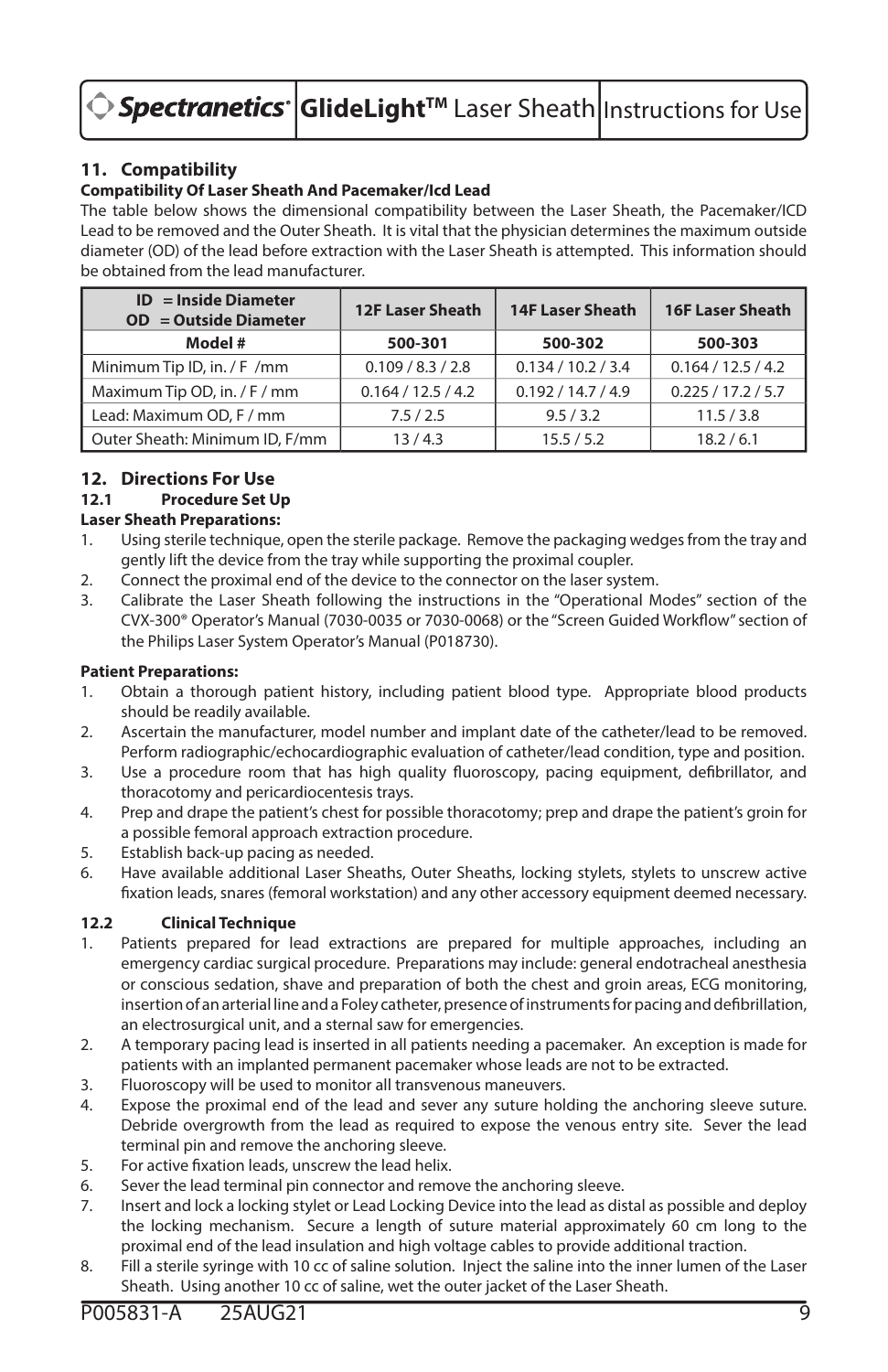## ◆ *Spectranetics* | GlideLight™ Laser Sheath|Instructions for Use

- 9. When using an outer sheath, wet the inner lumen and place over the Laser Sheath.
- 10. Using a "Fish Tape" device, thread the handle of the traction device through the inner lumen of the Laser Sheath. Remove the "Fish Tape" after the traction device handle emerges from the proximal end of the Laser Sheath. Thread the proximal end of the lead into the inner lumen of the Laser Sheath.
- 11. Extraction technique:
	- a. Advance the Laser Sheath over the lead until an obstruction is met. When using an outer sheath, use an "inchworm" technique to alternately advance the outer sheath and the laser sheath over the lead.

**PRECAUTION:** Approximately half the forward advancement force is needed to progress with 80 Hz operation at the same rate as with 40 Hz operation. The recommended advancement rate is 1 mm per second.

**PRECAUTION:** When advancing a Laser Sheath or outer sheath around a bend, keep the point of the sheath's beveled tip oriented toward the inside of the bend.

**PRECAUTION:** As in all extraction procedures using a laser sheath, but particularly when removing dual coil ICD leads, maintain sturdy traction and a stable "rail" position with the lead while keeping coaxial alignment of the laser sheath and the bevel on the inside curvature of the SVC.

**PRECAUTION:** Before entering the SVC, stop to ensure sturdy traction and a stable "rail" are maintained.

- b. Use the following guidelines to determine if a tissue obstruction is met:
	- The Laser Sheath will not advance into the vein.
	- The Laser Sheath bows outward slightly when longitudinal pressure is applied.
	- Fluoroscopy shows that the sheath tip does not advance relative to the lead body.
	- Fluoroscopy shows that the Laser Sheath tip is not caught on a lead electrode, a lead bend, or another lead.
- c. When an obstruction is met and the Laser Sheath cannot be advanced:
	- Use orthogonal fluoroscopic views to ensure that the tip of the Laser Sheath is aligned and coaxial with the longitudinal axis of the lead.
	- Retract the outer sheath so that its distal end does not overlap the tip of the Laser Sheath. Press the Laser Sheath gently into the obstructing tissue.
	- Place the laser in READY mode. Depress the foot switch, activating the laser. While the laser is firing, use gentle pressure on the Laser Sheath to advance the device approximately 1 mm per second while applying equal and opposite traction to the traction device. If the Laser Sheath breaks through the obstruction during lasing, release the foot switch.

**PRECAUTION:** Advancing the Laser Sheath through moderately calcified tissue may require more pulses of laser energy than through fibrous scar overgrowth.

**PRECAUTION:** Stop if not able to advance the laser sheath. Be prepared to upsize to a larger laser sheath, move to another lead, try a femoral approach or consider an open procedure. Also consider abandoning the procedure by leaving the lead in place and refer to a more experienced center.

- Advance the outer sheath to the new position of the Laser Sheath.
	- d. If the traction device unlocks its grip on the lead, it is necessary to remove the Laser Sheath and outer sheath, and apply a new traction device, before proceeding again with the Laser Sheath.
	- e. Advance the outer sheath and Laser Sheath to the desired location on the lead, as described in 11 (a-c) above.

**WARNING:** Do not advance the Laser Sheath any closer than 1 cm from the lead tip. Do not lase at the myocardium to free the lead tip.

f. If necessary, use countertraction, using the outer sheath and the traction device, to free the lead tip from the heart wall.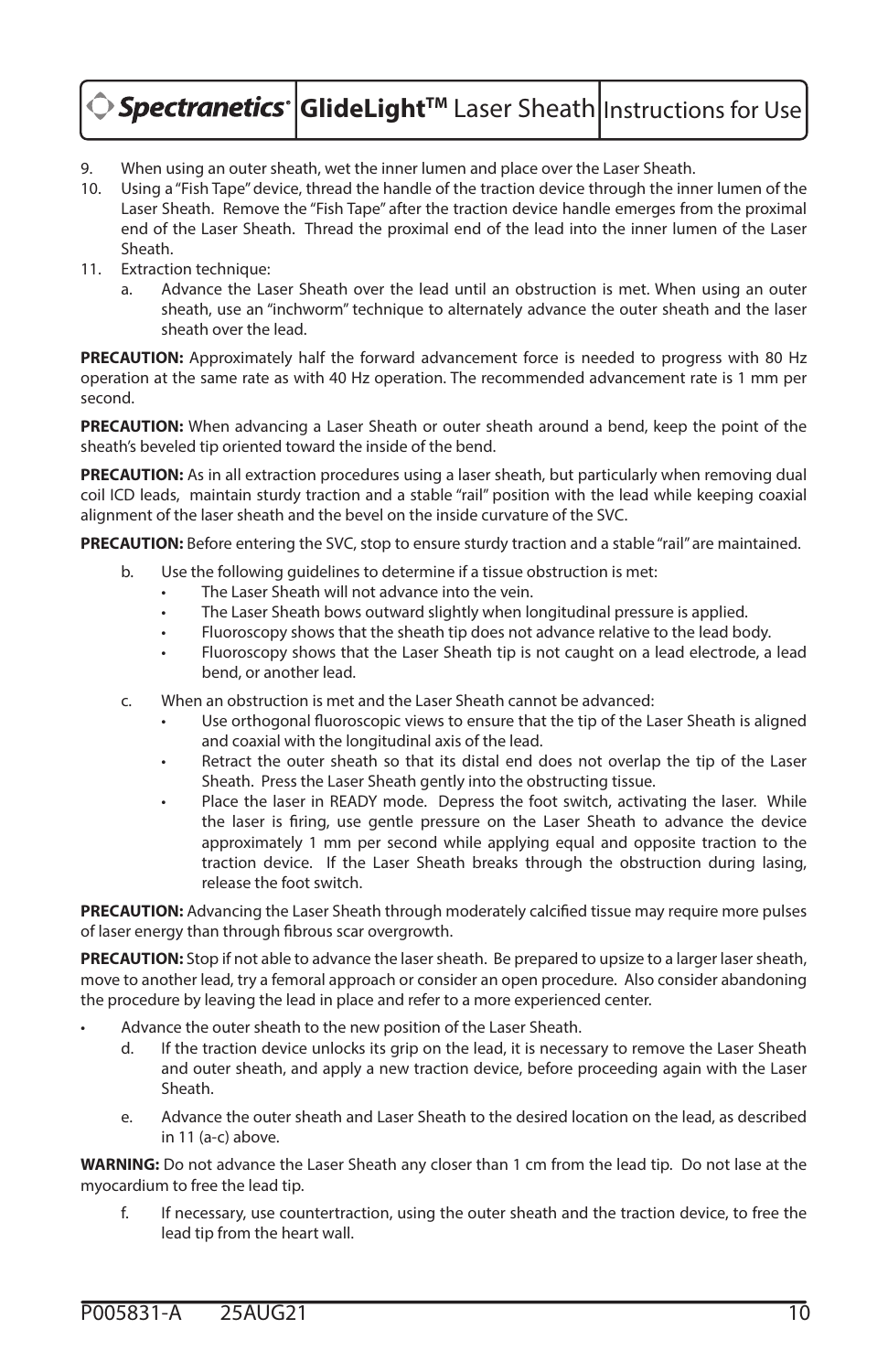**Spectranetics | GlideLight™** Laser Sheath | Instructions for Use

- 12. Withdrawal of the Laser Sheath and outer sheath can be accomplished at any time during the procedure. If the lead is free, it should be drawn into the Laser Sheath before the lead, the Laser Sheath, and the outer sheath are removed from the body.
- 13. To retain venous access for re-implant, keep outer sheath in place for guidewire insertion when removing lead and Laser Sheath. Remove the outer sheath from the body after guidewire is inserted.

**PRECAUTION:** If the Laser Sheath is removed from the body for any reason, thoroughly clean the device shaft, inner lumen and tip with saline to remove particles and prevent blood from sticking.

**PRECAUTION:** If the Laser Sheath becomes kinked or damaged during use as evidenced by fluoroscopy, it is recommended to discontinue use of the device. Weigh the relative risks and benefits of device removal versus continued use.

#### **12.3 Physician Training**

Physician training in use of the Laser Sheath and CVX-300® Excimer Laser System or the Philips Laser System should include:

- Classroom training in laser safety and physics;
- A didactic presentation of laser operation followed by a demonstration of the laser system;
- Hands-on training in the use of the laser system in lead removal;
- Observation of the removal of at least two leads with the Laser Sheath performed by an experienced Laser Sheath user;
- Removal of at least two leads in the presence of a second physician experienced in lead removal techniques and a fully trained Spectranetics representative.
- HRS<sup>3</sup> and EHRA<sup>4</sup> recommendations for complication management.

#### **13. Manufacturer's Limited Warranty**

Manufacturer warrants that the GlideLight Laser Sheath is free from defects in material and workmanship when used by the stated "Use By" date and when package is unopened and undamaged immediately before use. Manufacturer's liability under this warranty is limited to replacement or refund of the purchase price of any defective GlideLight Laser Sheath. Manufacturer will not be liable for any incidental, special, or consequential damages resulting from use of the GlideLight Laser Sheath. Damage to the GlideLight Laser Sheath caused by misuse, alteration, improper storage or handling, or any other failure to follow these Instructions for Use will void this limited warranty. **THIS LIMITED WARRANTY IS EXPRESSLY IN LIEU OF ALL OTHER WARRANTIES, EXPRESS OR IMPLIED, INCLUDING THE IMPLIED WARRANTY OF MERCHANTABILITY OR FITNESS FOR A PARTICULAR PURPOSE.** No person or entity, including any authorized representative or reseller of Manufacturer, has the authority to extend or expand this limited warranty and any purported attempt to do so will not be enforceable against Manufacturer.

This limited warranty covers only the GlideLight Laser Sheath. Information on Manufacturer's warranty relating to the CVX-300® Excimer Laser or the Philips Laser System can be found in the documentation relating to that system.

**<sup>3</sup> Wilkoff B.L., et al. Transvenous Lead Extraction: Heart Rhythm Society Expert Consensus on Facilities, Training, Indications, and Patient Management. Heart Rhythm. July 2009.**

**<sup>4</sup> Deharo J.C., et al. Pathways for training and accreditation for transvenous lead extraction: a European Heart Rhythm Association position paper. Europace (2012) 14, 124-134.**